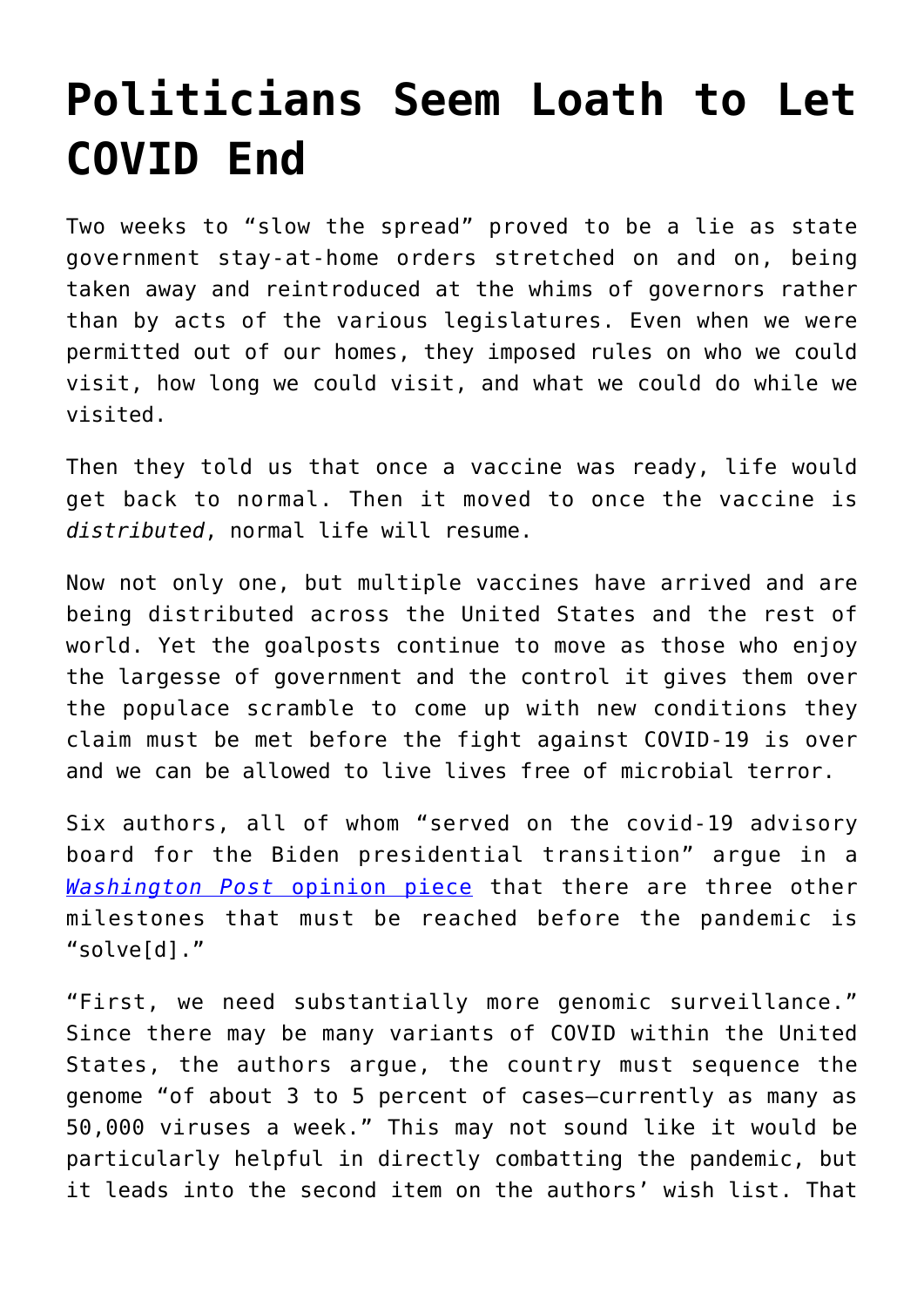being… more vaccines.

"[W]e must develop multivalent vaccines — that is, vaccines that can immunize against more than one strain of the same disease. The annual flu vaccine is multivalent against three or four different influenza viruses. We will need the same for covid-19, which the administration is also working on."

Wait, so "vaccines alone won't solve the pandemic" but what will solve the pandemic is more vaccines? I'm all in favor of vaccines, for COVID and any other disease. But this seems like a very flawed train of thought. Americans have already been more than patient (some would argue far too patient) in waiting for Operation Warp Speed to come to a successful conclusion.

Now that it has, demanding that Americans continue to live in a constant state of fear, dependent on the government until several *more* vaccines are developed and administered, is intolerable. The authors note that our yearly flu shots are multivalent vaccines. All well and good, but people still get the flu because it is *impossible* to vaccinate for every strain of the flu virus.

One can scarcely imagine the hubris behind a demand that we wait to resume our normal lives until a vaccine is available to combat every single strain of COVID. That won't happen. Such a demand is merely a tool to inculcate fear and consolidate control over ever increasing portions of the lives and livelihoods of ordinary Americans.

It is also ironic that Biden's COVID-19 advisors demand "greater focus on developing scalable treatments to prevent severe covid-19, shorten the duration of the disease and reduce deaths." The media spent a great deal of time and effort attempting to debunk President Donald Trump's claims that hydroxychloroquine may be helpful in combatting the disease. The science on the matter continues to remain